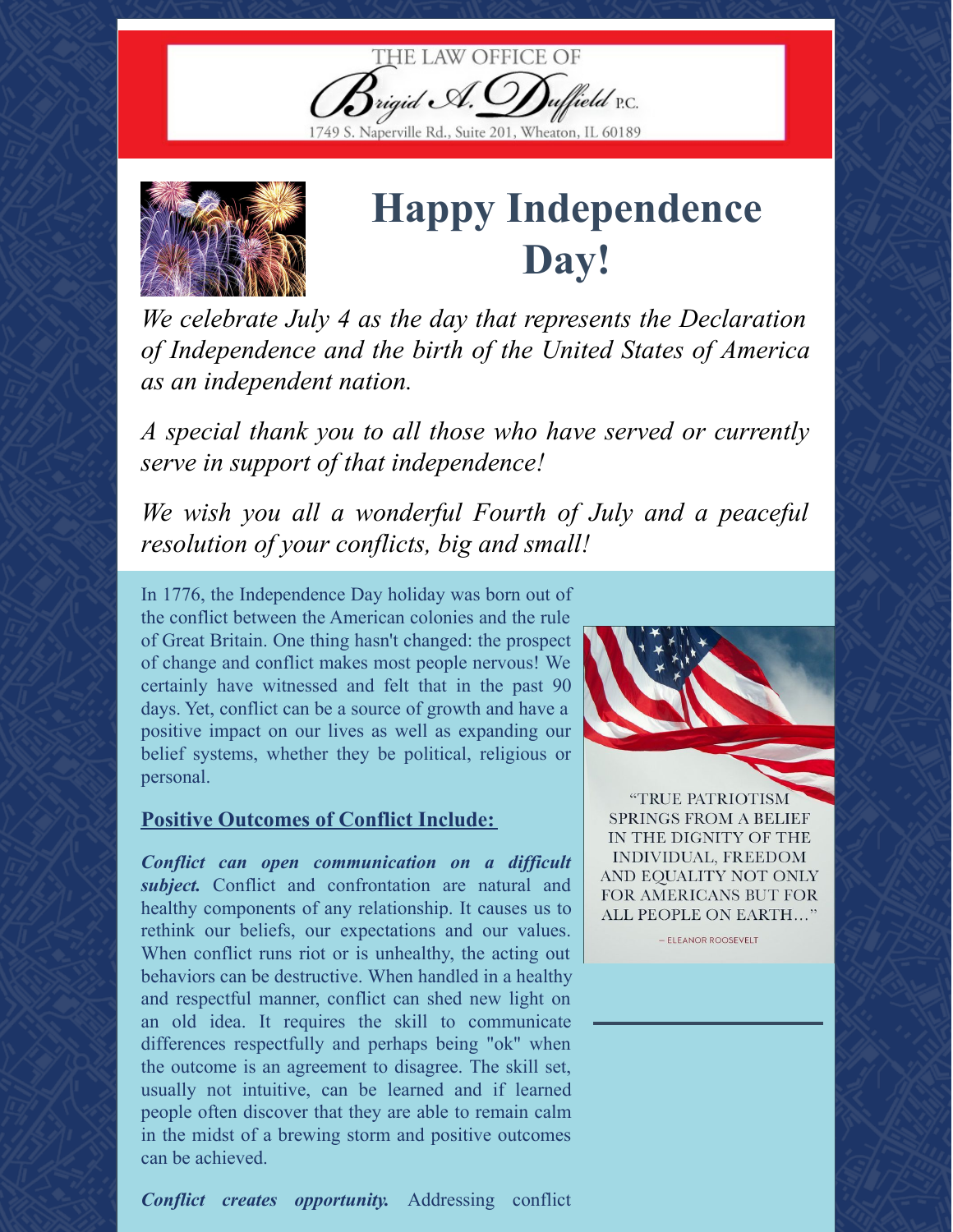constructively expands thoughts, creative juices start to flow, and disputes are often resolved. It can be empowering to see the situation from another person's point of view, a new set of glasses if you will....

*Addressing conflict in a timely manner creates the possibility that it will be less destructive.* Dealing with conflict in an immediate or sometimes not immediate way helps resolve issues more effectively and reduces the damage that can occur when conflict is allowed to fester beyond a healthy timeline. The longer it simmers, the hotter it gets. Covid has pushed people to find alternative, satisfactory resolution to new problems and new opportunities. It forced fast, informed decision making with minimal information and conflict as people sorted out and continue to sort out what they believe is best for them, their families, and their children.

*Conflict teaches people about their own negotiation styles and abilities. C*onflict, particularly the kind Covid created, seeped out in destructive ways, in areas and to the wrong person. Lashing out at an easy target can become an improper response to a situation where one feels unheard or powerless. Untreated conflict can affect other situations and circumstances that don't relate to the initial conflict. Recognizing challenges that can impact your conflict resolution styles will minimize the damage that unhealthy conflict styles.. For instance, are you **H**ungry, **A**ngry, **L**onely or **T**ired? Then it's time to **HALT** and reassess your reaction and approach. The same is true if you're sick - you may be better off delaying (not avoiding) a discussion until you're better equipped to resolve the issue. And of course, consider the question is this the time? A good default is to **WAIT** and discern...**W**hy **A**m **I T**alking.

*Conflicts are a natural opportunity to learn about the people around you: your spouse, significant other, friend, family member, neighbor, or co-worker.* The conflict inherent with differing personalities can present a great learning opportunity. Sometimes, we receive the same message in a completely different way when it comes from a different person. Recognizing the potential for conflict helps us learn to listen to understand and comprehend - not just to respond or react.

Finally, conflict creates the opportunity for change and most of us are change resistant. But if we step back and analyze the good which comes out of conflict, we will be amazed at how much we have benefited from it.

To your continued success as We navigate the conflicts in the days and months to come!

"Our lives are not dependent upon whether or not we have conflict. It is what we do with conflict that makes the difference." **THOMAS CRUM**